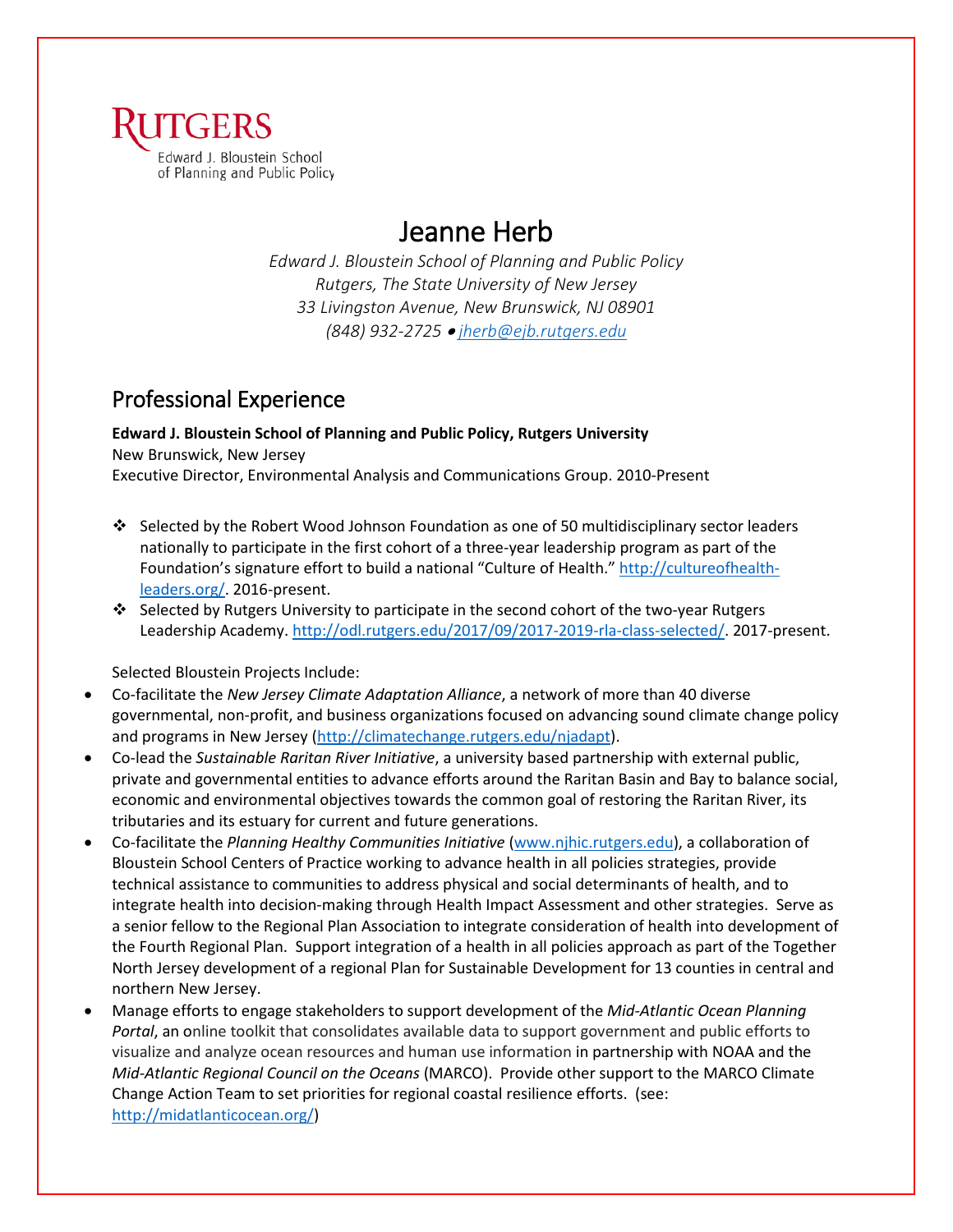- Manage programs to provide support to New Jersey communities engaged in post Hurricane Sandy recovery and resilience planning with support from private foundations, state and federal agencies and in partnership with local governments and community-based organizations. Help to lead a multidisciplinary collaborative effort of researchers, scientists, practitioners and extension specialists from throughout the university to assist communities identifying hazards and vulnerabilities from changing climate conditions and to develop actionable strategies to reduce risk and exposure to residents and community assets.
- Oversee efforts to advise the New Jersey Departments of Environmental Protection and Health on effective strategies to deploy online geospatial resources and decision-support tools to support local efforts to use data about environmental conditions and chronic health data as part of local community planning efforts using NJDEP and NJDOH data and data from the Environmental Public Health Tracking Network. Oversee research to apply data from the National Environmental Public Health Tracking Network and USEPA's EJScreen to inform healthy community planning work through the County Health Rankings and Roadmaps [\(http://www.countyhealthrankings.org/\)](http://www.countyhealthrankings.org/).
- Provide support to the *Transportation and Climate Initiative* via the Georgetown Climate Center, an 11 state partnership of state energy, environmental and transportation agencies committed to state and regional solutions to reduce climate change emission from the transportation sector [\(http://www.georgetownclimate.org/state-action/transportation-and-climate-initiative\)](http://www.georgetownclimate.org/state-action/transportation-and-climate-initiative).
- Supervise and mentor graduate and undergraduate students. Co-developed and continue to teach a multidisciplinary graduate level course titled: "Communicating Science to Decision-makers" in support of the university's *Coastal Risk and Resilience Graduate Training Program* [\(http://c2r2.rutgers.edu/\)](http://c2r2.rutgers.edu/).

### **Georgetown Climate Center, Georgetown Law School**

Washington, D.C.

Consultant. 2010

Provided content and logistical support for the initial organizational development of the groundbreaking Transportation and Climate Initiative, a collaborative effort among 11 Mid-Atlantic and Northeast states to develop initiatives and policies to reduce greenhouse gas emissions in the transportation sector. Provide planning, logistical, and substantive support to the kick-off of the multi-state effort, including development of white papers, coordination of planning efforts for a summit of cabinet-level agency heads from the participating states, development of a three-year work plan, and development of initial policy analyses and demonstration projects

#### **New Jersey Department of Environmental Protection**

#### Trenton, NJ

Assistant Commissioner, Policy, Planning and Science. 2002-2010

Served as a member of the executive leadership team under three Governors leading high-profile crossprogram efforts including those related to climate change and energy, Environmental Justice, smart growth and sustainable development, environmental health and science policy, and coastal management. Served as public agency spokesperson on key topics, including with the media, other executive branch agencies, stakeholders, and the Legislature. Oversaw a program of approximately 70 mid-managers and staff and led multidisciplinary agency-wide and interagency special initiatives at the direction of the Commissioner. Facilitated the management of federal commitments with the United States Environmental Protection Agency under the National Environmental Performance Partnership System (NEPPS), including a program to publicly report on environmental trends.

• Coordinated agency's staffing and support to the Governor is Highlands Task Force and oversaw the agency's contributions to define statutory regional land use boundaries and environmental provisions of the New Jersey Highlands Water Protection and Planning Act. Coordinated agency involvement in initial establishment of the Highlands Council and creation of a region-wide master plan;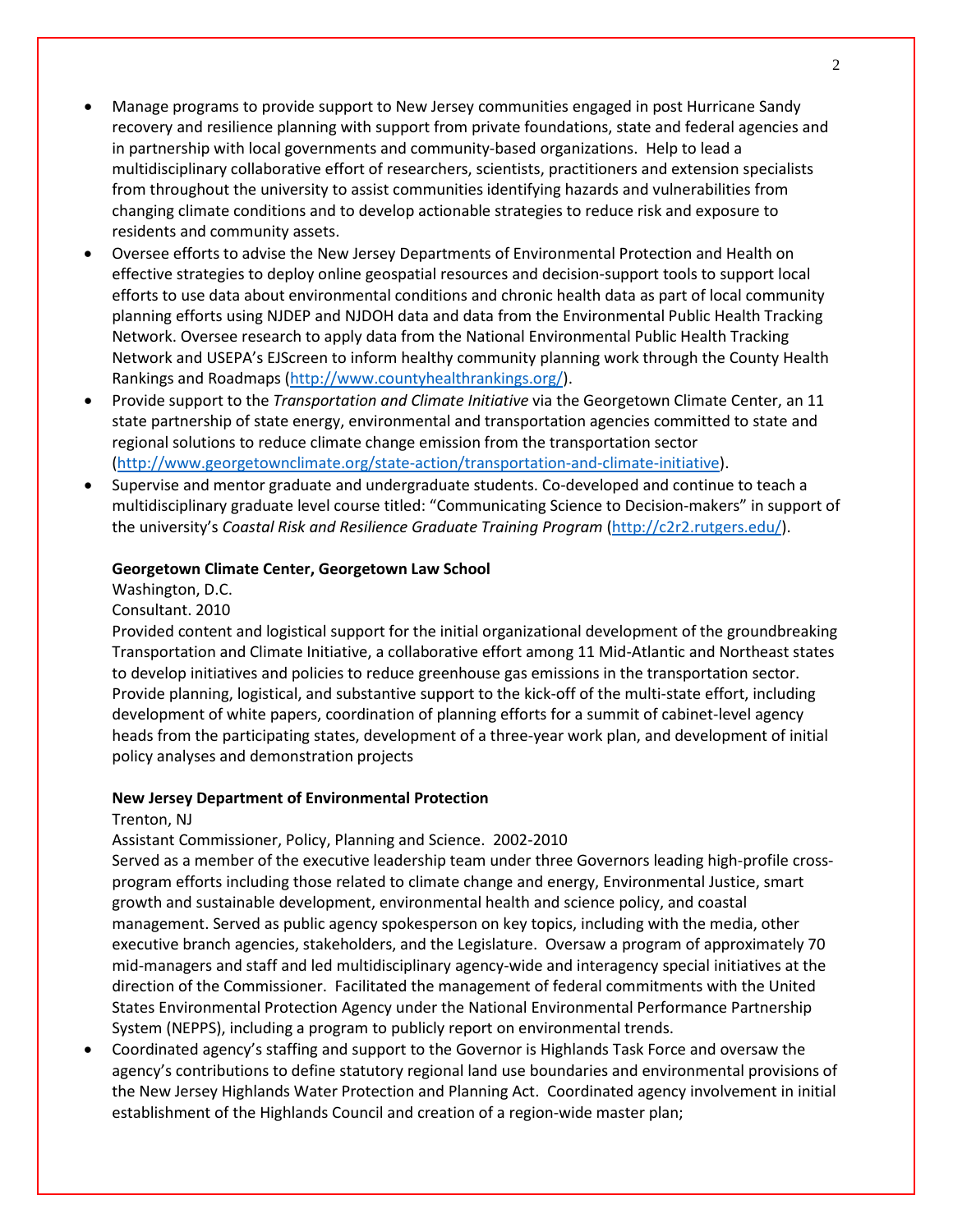- Based on direction of the Commissioner, coordinated deliberations of the agency's public Permit Efficiency Task Force and coordinated its structure, staffing, membership, scope and deliberations;
- Served as senior executive leading development of the state's climate change mitigation policies, including: participation in the Regional Greenhouse Gas Initiative, passage of the Global Warming Response and Global Warming Solutions Fund Acts and Executive Order 54, adoption of three climate change regulations, development of priorities to spend approximately \$65 million in annual auction revenues for consumer benefit programs and issuance of the Global Warming Response Act Report. Oversaw stakeholder engagement, media and legislative relations, cross-state negotiations, inter and intra-agency deliberations. Served as agency lead on development of statewide Energy Master Plan;
- Oversaw development of and secured grant funding for a statewide analysis of New Jersey's natural capital and assessment of policy options for incorporation of ecosystem services into state and local decision-making and policies;
- Oversaw New Jersey's Coastal Management Program. Supervised adoption of regulations to implement provisions ensuring public access to tidal waterbodies pursuant to the Public Trust doctrine. Supervised New Jersey's participation in the development of the Mid-Atlantic Regional Council on the Oceans, a Mid-Atlantic consortium of five states that are working together to advance regional strategies for ocean and coastal protection;
- Led the development of an approach for assessing communities disproportionately burdened by environmental pollution in consultation with the agency's Environmental Justice Advisory Council. Served as senior executive leading development and implementation of Executive Order 96 creating an approach to address community level Environmental Justice concerns;
- Lead the stakeholder driven development of a state threatened and endangered species habitat rule (never adopted) in collaboration with multiple agency programs and with extensive public attention;
- Served as senior executive leading deliberations of the Governor's Offshore Wind Blue Ribbon Panel during a 15-month project funding and permitting moratorium imposed pursuant to Executive Order 12;
- Led agency's participation in administration-wide smart growth and sustainable development policies including participation on the Governor's Smart Growth Policy Council, directing agency's participation in the New Jersey State Planning Commission, facilitating strategies to integrate smart growth, conservation and sustainable development principles into agency programs and policies including spending priorities of the Infrastructure Trust, and oversaw the agency's participation in development of the Sustainable Jersey municipal voluntary certification program;
- In conjunction with the state Department of Health, oversee the development of a statewide environmental public health tracking system. Successfully secure grant funding from the federal Centers for Disease Control, engaged external stakeholders and relevant Departmental programs in system design, and oversaw development of website and communication materials regarding environmental data developed through the program;
- As requested by the Commissioner, oversaw a reconfiguration and restructuring of the science program of the agency to be more streamlined and responsive to regulatory program needs and priorities. Oversaw development of recommendations for establishment of a Science Advisory Board, including procedures for recruitment of members, deliberative scope, conflict of interest, and transparency;
- In coordination with the state Department of Community Affairs, fostered development of "green" building guidelines to guide state policy, regulations and funding resulting in the New Jersey Green Building Manual;
- Directed staff scientists' involvement in environmental health investigations in local communities including Camden, Jersey City and Paterson. Directed staff scientists' involvement in development of drinking water standards via participation in the New Jersey Drinking Water Quality Institute. Directed staff scientists involvement in development of a diesel retrofit program designed to reduce Particulate Matter pursuant to the New Jersey Diesel Retrofit Law.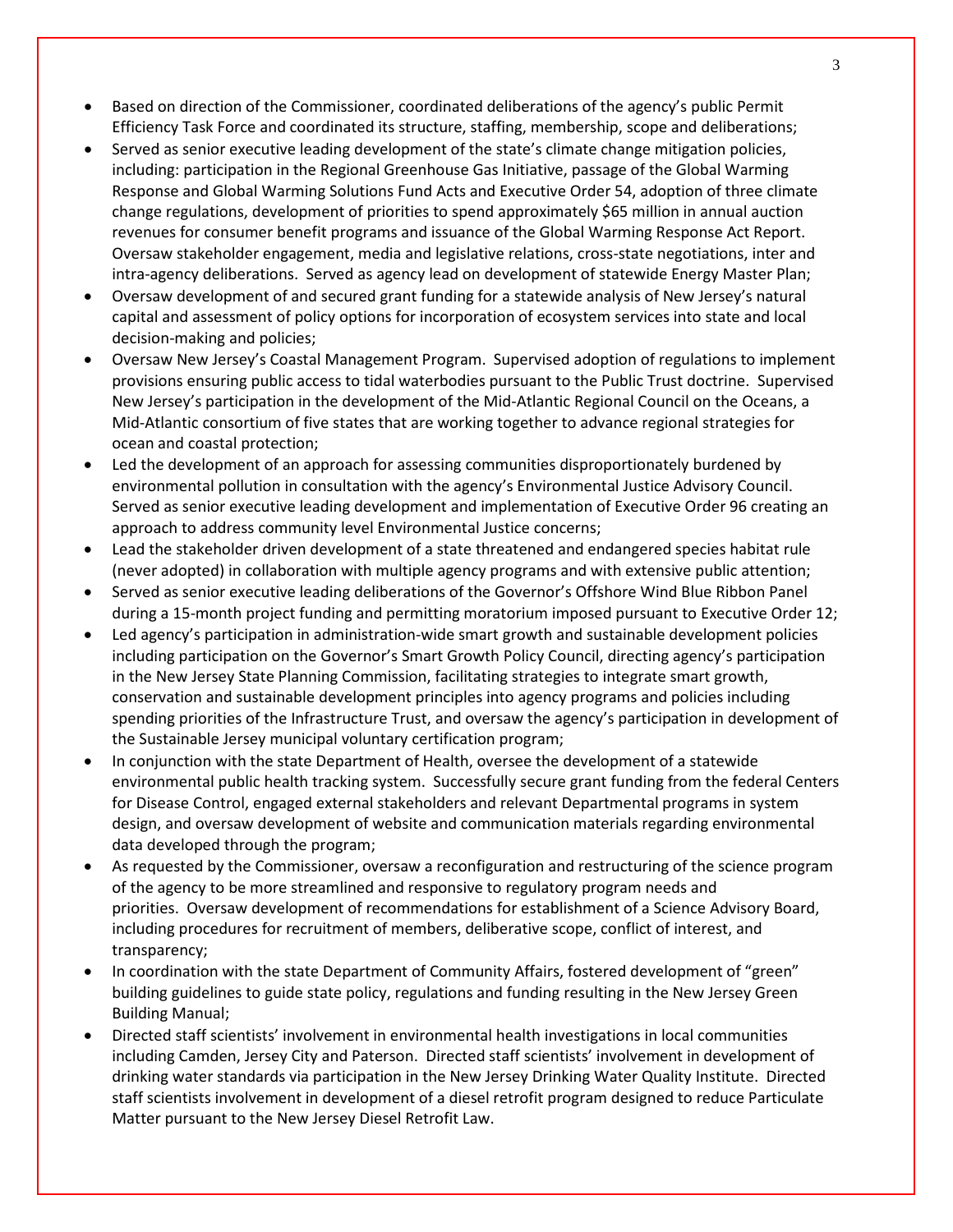#### **Tellus Institute**

Boston, Massachusetts

Senior Scientist/ Manager, Public Policy Program. 1997-2002.

Oversaw development of a new public policy program for this non-profit "think-do" tank that was established in 1976 as an interdisciplinary not-for-profit research and policy organization [\(www.tellus.org\)](http://www.tellus.org/). Conducted studies on topics related to innovative environmental public policies and analyzed research findings in reports and presentations. Marketed development of new initiatives and pursued funding opportunities for projects through U.S. foundations and government agencies. Developed future research directions for the policy program, with recommendations.

- Oversaw the State Pollution Prevention Initiative (SPRINT), an effort designed to provide technical support to state agencies' efforts to implement innovative pollution prevention programs;
- Led analysis of several environmental policy innovations as part of a comprehensive series undertaken by the National Academy of Public Administration that led to its 2000 publication: *Environment.Gov: Transforming Environmental Protection for the 21st Century*;
- Spearheaded the design of a new initiative to track industrial facility-specific data related to corporate sustainability to contribute to ongoing efforts of the Global Reporting Initiative [\(https://www.globalreporting.org/Pages/default.aspx\)](https://www.globalreporting.org/Pages/default.aspx).

### **New Jersey Department of Environmental Protection**

Trenton, NJ

Director, Office of Pollution Prevention*. 1989-1997*

Served in a mid-level management role as Director of nationally recognized, innovative Pollution Prevention Program under three Governors. Oversaw \$2.1 million budget and approximately 12 staff, implementation of a regulatory program, stakeholder engagement, public communications, and development of a sister industrial toxics technical assistance program, and program evaluation.

- Served as agency lead on development of the New Jersey Pollution Prevention Act and engaged in briefings with legislators and legislative staff, regulated community and stakeholders;
- As founding director of the Office of Pollution Prevention, oversaw the implementation of the new program, including adoption of program rules and regulations, regulatory outreach and compliance programs, staff development, establishment of a statewide industrial facility reporting program including strong provisions for public access to data.
- Created the conceptual design for the state's pilot Facility-Wide Permit pilot program, oversaw adoption of program rules, recruited participating companies into the program and oversaw implementation;
- Served as chief spokesperson for the Department on pollution prevention subjects and represented the agency in national discussions on pollution prevention issues;
- Represented agency in successful defense of regulations as a result of litigation filed in the state Supreme Court.

### **New Jersey Department of Environmental Protection**

#### Trenton, NJ

Chief, Bureaus of Risk Reduction and Risk Communication/Research Scientist. *1985-1989* Supervised overall management of Risk Communication and Risk Reduction Bureaus, including a staff of eight. Managed all aspects of research contracts with outside consultants, including project solicitation, budget development, contract management, development of research methods, and application of results.

• Oversaw development of guidance document to assist agency decision-makers on communicating to the public about environmental health risks;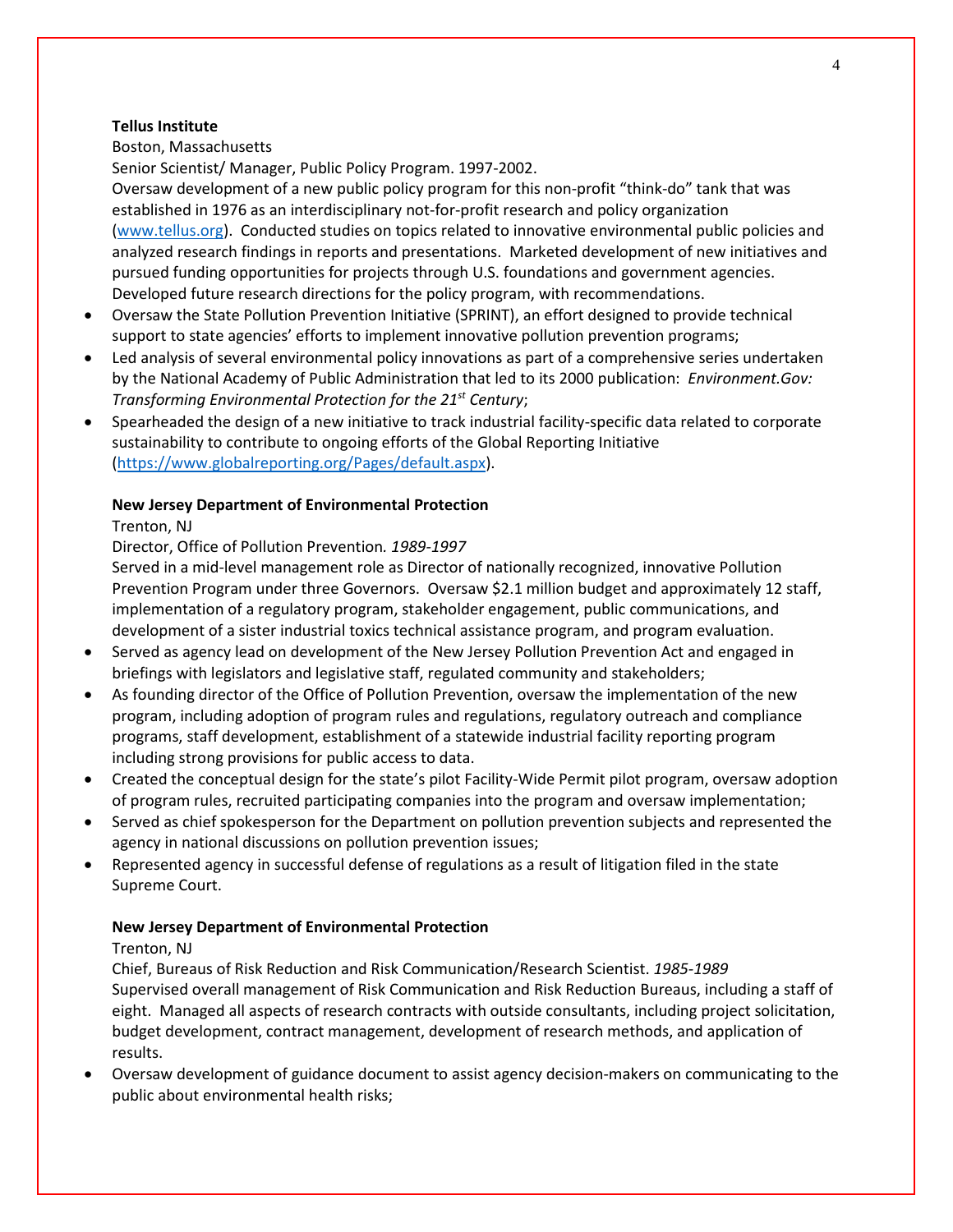- Participated in development of a new initiative, the Office of Environmental Health Assessment, specifically developing two of four program elements related to risk reduction and risk communication;
- Guided the development of the initial blueprint for the state's pollution prevention program, including designing studies to identify key elements of the future program, gaps in existing authority and crafting long-range plans and goals, and advising senior management and legislative staff on program elements;
- Prepared a summary report on outcomes of the Industrial Survey project; contributed to implementation of the 1983 New Jersey Worker and Community Right to Know Act.

### Education

Master of Arts (MA) in Science and Environmental Journalism, New York University. 1984 Bachelor of Arts (BA) in Environmental Studies and Education, Rutgers, The State University of New Jersey (Cook College), 1981.

# Activities & Organizations

- Committee on the Fourth Regional Plan, Regional Plan Association. *2014-present*
- Member, Society of Practitioners of Health Impact Assessment (SOPHIA). *2014-present*
- Affiliate, Rutgers Climate Institute, *2010-Present*
- Vice Chairperson, National Pollution Prevention Roundtable, *1991-1992*
- Member, Planning and Zoning Board; Frenchtown, NJ, *2017-present*
- Elder, Frenchtown Presbyterian Church, *2013-2017*
- Member, Frenchtown Board of Education, *1995-2013*

# Selected Publications

Pacyniak, G., N. Kaufman, J. Bradbury, A. Veysey, H. Macbeth, M. Goetz, M. Kaplan, J. Herb, J. Senick, T. Abrahamian, and K. Zyla. 2017. An Examination of Policy Options for Achieving Greenhouse Gas Emissions Reductions in New Jersey. doi:10.7282/T30C4ZPZ.

Lathrop, Richard G., J. Odell, A. MacDonald, K. Vilacoba, J. Bognar, J. Trimble, C. Bruce, G. Crichton, D. Seminara, J. Herb and M. Campo. *The role of Mid-Atlantic Ocean Data Portal in supporting ocean planning. Frontiers in Marine Planning*. July 26, 2017. doi: 10.3389/fmars.2017.00256

Giri, Subhasis, D. Krasnuk, R. Lathrop, S. Malone, and J Herb. *State of the Raritan Report*, Volume 1. 2016. New Brunswick, NJ: Rutgers University

Moran, D., J. Whytlaw, J. Herb, and M. Kaplan. 2017. *New Jersey Climate and Health Profile Report.* New Jersey Climate Adaptation Alliance. New Brunswick, NJ: Rutgers University

Kopp, R.E., A. Broccoli, B. Horton, D. Kreeger, R. Leichenko, J.A. Miller, J.K. Miller, P. Orton, A. Parris, D. Robinson, C.P.Weaver, M. Campo, M. Kaplan, M. Buchanan, J. Herb, L. Auermuller and C. Andrews. 2016. *Assessing New Jersey's Exposure to Sea-Level Rise and Coastal Storms: Report of the New Jersey Climate Adaptation Alliance Science and Technical Advisory Panel.* Prepared for the New Jersey Climate Adaptation Alliance. New Brunswick, New Jersey.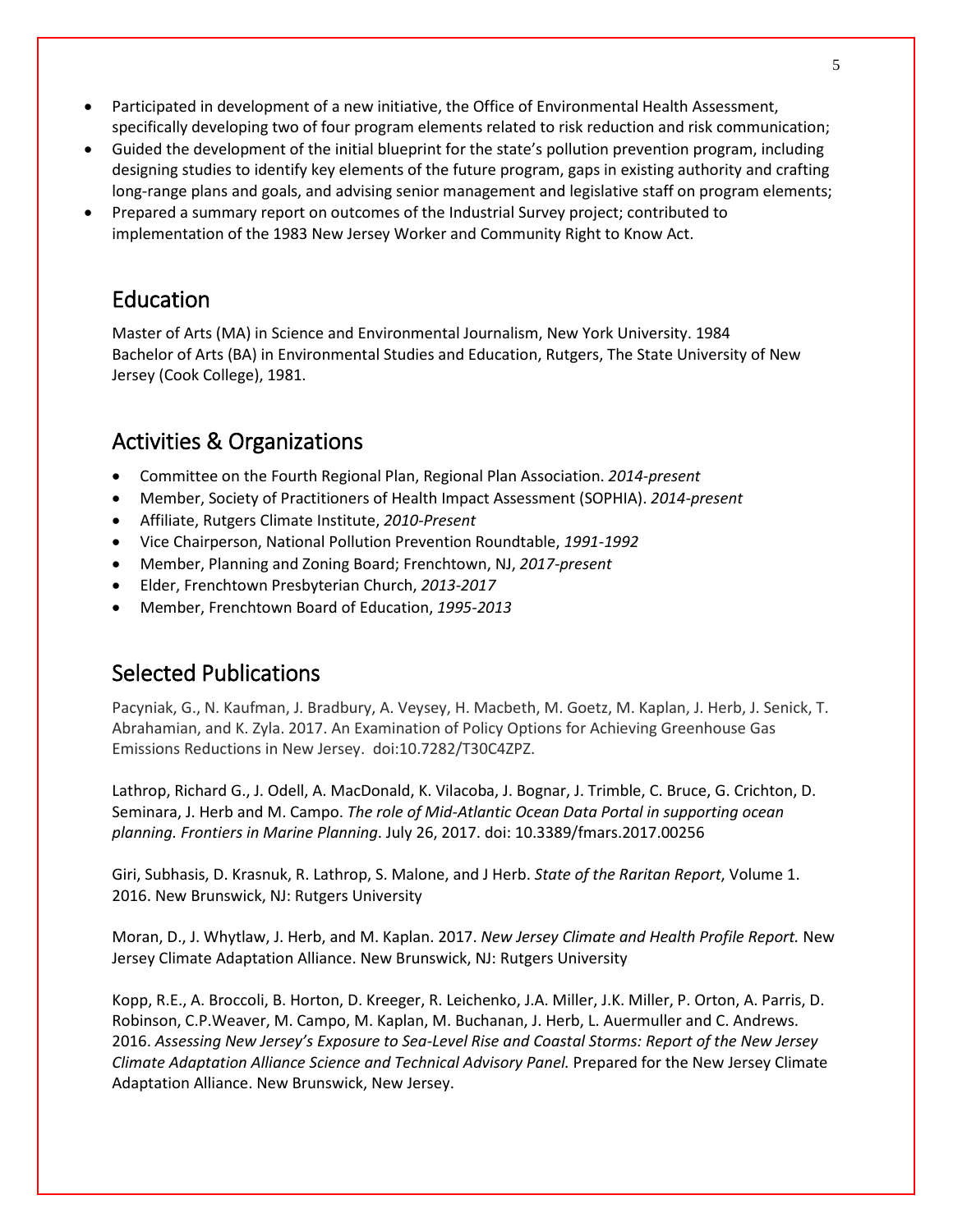Kaplan, M., M. Campo, L. Auermuller, and J. Herb. 2016. *Assessing New Jersey's Exposure to Sea-Level Rise and Coastal Storms: A Companion Report to the New Jersey Climate Adaptation Alliance Science and Technical Advisory Panel Report.* Prepared for the New Jersey Climate Adaptation Alliance. New Brunswick, NJ: Rutgers University

Herb, J., J Whytlaw, and M. Campo. 2016. *Using Geographic Tools to identify industrial and commercial facilities for which pollution prevention efforts may reduce exposure to hazards associated with climaterelated flooding.* Prepared for the United States Environmental Protection Agency. New Brunswick, NJ: Rutgers University.

*Advancing Preparedness of Climate Change Impacts on Coastal Communities in the Mid-Atlantic: MARCO Climate Preparedness and Hazard Resilience Capacity*. A report to the Mid-Atlantic Regional Council on the Oceans. Campo, Matthew; Herb, Jeanne; Grannis, Jessica; MacDonald, Anthony: September 7, 2016. Rutgers University.

*2012 Update to New Jersey's Statewide Greenhouse Gas Emission Inventory,* Prepared by: Michael Aucott, Ph.D., Marjorie Kaplan, Dr.P.H., Jeanne Herb. Edward J. Bloustein School of Planning and Public Policy; Rutgers, The State University of New Jersey, March 2015.

*Integrating Health into Community Design and Decision-making: Opportunities for New Jersey Municipalities,* Prepared for the New Jersey League of Municipalities Educational Foundation "Friends of Local Government" Policy Paper Series.Jon Carnegie, AICP/PP, Jeanne Herb, Karen Lowrie Ph.D., Jennifer Senick Ph.D., Leigh Ann Von Hagen, AICP/PP. Edward J. Bloustein School of Planning and Public Policy; Rutgers, The State University of New Jersey, March 2015.

*Populations Vulnerable to Climate Change in New Jersey: Update of a Statistical Analysis*, February 2015, Kelly M. Pflicke, Michael Greenberg, Ph.D., Jennifer Whytlaw, Jeanne Herb, Marjorie Kaplan, Dr.P.H.

*Understanding Climate Change and Flood Risk for New Jersey's Senior Citizen*s, January 2015, Ai Yamanaka, Jennifer Whytlaw, Jeanne Herb, Michael Greenberg, Ph.D., Marjorie Kaplan, Dr.P.H.

*Public Support for Policies to Reduce Risk After Hurricane Sandy*, Risk Analysis (volume 34, Issue 6, June 2014), Greenberg, M.; Weiner, M.; Noland, R.; Herb, J.; Kaplan, M.; Broccoli. A.

*Resilience. Preparing New Jersey for Climate Change: Policy Considerations from the New Jersey Climate Adaptation Alliance*. Edited by Matt Campo, Marjorie Kaplan, Jeanne Herb. New Brunswick, New Jersey: Rutgers University. 2014.

*Post Sandy Policy Gaps and Responses.* Prepared for The Fund for New Jersey, 2014. Jon Carnegie, Jeanne Herb, and Matthew Campo, Edward J. Bloustein School of Planning and Public Policy; Rutgers, The State University of New Jersey.

*Resilience. Preparing New Jersey for Climate Change: A Gap Analysis from the New Jersey Climate Adaptation Alliance*. Edited by Matt Campo, Marjorie Kaplan, Jeanne Herb. New Brunswick, New Jersey: Rutgers University. 2013.

*Engaging Communities in New Jersey to Apply Environmental Public Health Tracking Data*, Prepared for the New Jersey Department of Environmental Protection. 2013. Herb, J.; Babcock-Dunning, L.; Rovito, J.; Shaw, J.; Lowrie, K.; Bridges, A.